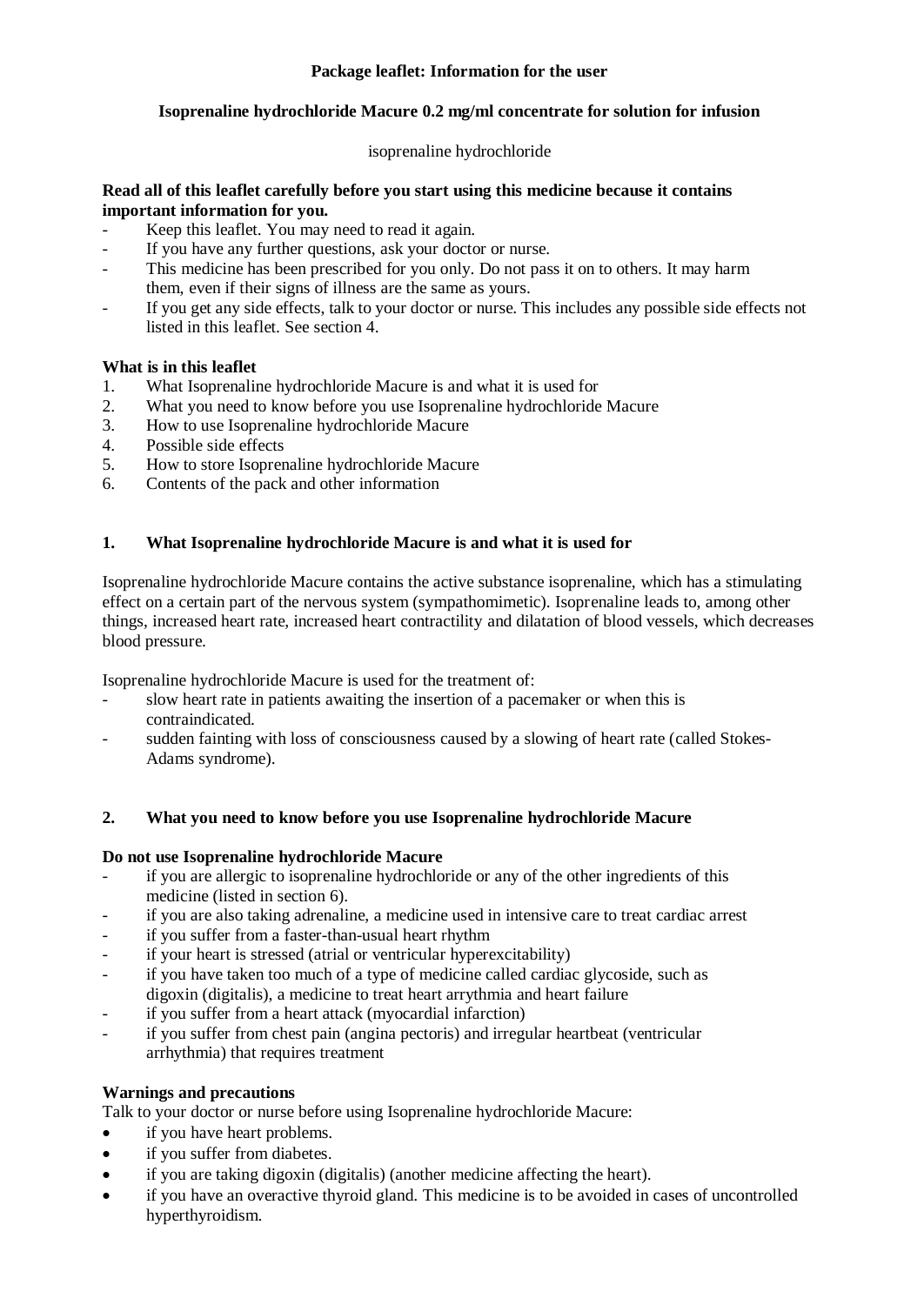- if you suffer from convulsive disorders.
- if you have ever had a reaction to a medicine affecting the heart and circulation (belonging to the sympathomimetic amine group).
- during your treatment with this medicine, you will be monitored by ECG and your dose may be adjusted.
- if you are being treated for decreased blood volume in the body (shock) Isoprenaline Hydrochloride Macure can only be used after your blood volume has been restored.
- be particularly careful in cases of doses high enough to reach a heart rate of above 130 beats/minute.

## **Other medicines and Isoprenaline hydrochloride Macure**

Tell your doctor if you are using, have recently used or might use any other medicines.

This is particularly important if you are taking any of the following medicines:

- other cardiac or central nervous system stimulants.
- **adrenaline** (a medicine used in intensive care to treat cardiac arrest).
- **digitalis** (another medicine affecting the heart).
- **monoamine oxidase inhibitors** (MAOIs), a class of medicines used to treat depression.
- antidepressants (such as **imipramine**).
- sulphates, such as **salicylamide** (painkiller).
- **entacapone** (a class of medicine used for Parkinson's disease).
- **doxapram** (a class of medicine used in intensive care to increase respiratory rate).
- **ergotamine** (a class of medicines used to treat acute migraine attacks).
- sympathomimetic vasoconstrictors (such as **oxytocin**).

Isoprenaline hydrochloride Macure may not be administered under chloroform, cyclopropane or halothane **anaesthetics** or any other halogen anaesthetic.

#### **Pregnancy and breast-feeding**

If you are pregnant, this medicine may only be used if the doctor considers it absolutely necessary. The administration of Isoprenaline hydrochloride Macure during the breast-feeding period is not recommended.

If you are pregnant or breast-feeding, think you may be pregnant or are planning to have a baby, ask your doctor for advice before taking this medicine.

#### **Isoprenaline hydrochloride Macure contains sodium**

This medicine contains 16 mg sodium (main component of cooking/table salt) in each ampoule. This is equivalent to 0.8 % of the recommended maximum daily dietary intake of sodium for an adult.

## **3. How to use Isoprenaline hydrochloride Macure**

This medicine will be administered to you by intravenous infusion by a specialist doctor.

The doctor will decide the best suitable dose for you. The medicine will be diluted in a physiological saline or isotonic glucose solution.

The doctor will carefully increase the dose of Isoprenaline hydrochloride Macure while closely monitoring your heart rate.

#### **If you use more Isoprenaline hydrochloride Macure than you should**

The symptoms of overdose are nausea, headaches, extra heart beats and heart rate acceleration.

If you use more Isoprenaline hydrochloride Macure than you should, contact your doctor or nurse immediately.

If necessary, a plasma or complete blood transfusion may be performed.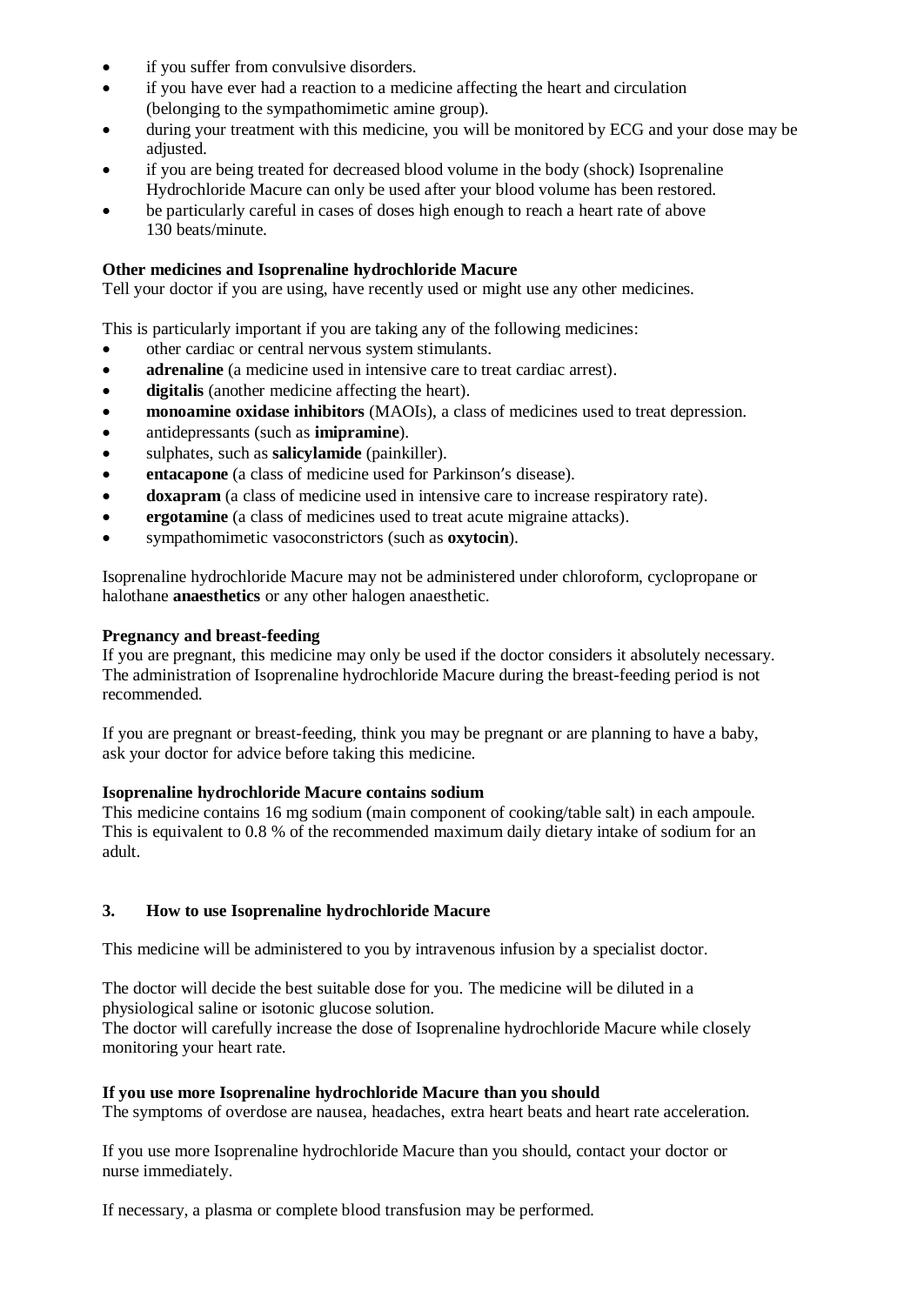### **4. Possible side effects**

Like all medicines, this medicine can cause side effects, although not everybody gets them.

Not known (may affect an unknown number of people):

- heart rate acceleration
- cardiac rhythm disorders
- nausea
- chest pains
- low blood pressure
- high blood pressure
- headaches
- restlessness
- tremors
- dizziness
- a feeling of weakness and sweating.

# **Reporting of side effects**

If you get any side effects, talk to your doctor or nurse. This includes any possible side effects not listed in this leaflet. You can also report side effects directly via HPRA Pharmacovigilance Website: [www.hpra.ie.](http://www.hpra.ie/)

By reporting side effects, you can help provide more information on the safety of this medicine.

## **5. How to store Isoprenaline hydrochloride Macure**

Keep this medicine out of the sight and reach of children.

Store and transport refrigerated (2  $^{\circ}$ C – 8  $^{\circ}$ C).

Do not use this medicine after the expiry date which is stated on the label and carton after EXP. The expiry date refers to the last day of that month.

## **6. Contents of the pack and other information**

## **What Isoprenaline hydrochloride Macure contains**

- The active substance is isoprenaline hydrochloride. 1 ml contains 0.2 mg isoprenaline hydrochloride equivalent to 0.17 mg isoprenaline.
- The other ingredients are sodium chloride, EDTA, sodium citrate, citric acid monohydrate, water for injections, sodium hydroxide (for pH adjustment) and hydrochloric acid (for pH adjustment)

## **What Isoprenaline hydrochloride Macure looks like and contents of the pack**

Isoprenaline hydrochloride Macure is a clear and colourless or pale yellow concentrate for solution for infusion in an ampoule containing 5 ml.

Packages of 5 ampoules.

## **Marketing Authorisation Holder**

Macure Pharma ApS Hejrevej 39, 2400 Copenhagen NV Denmark

## **Manufacturer**

s.a.l.f. Laboratorio Farmacologico S.p.A. Via Giuseppe Mazzini 9 24069 Cenate Sotto Italy